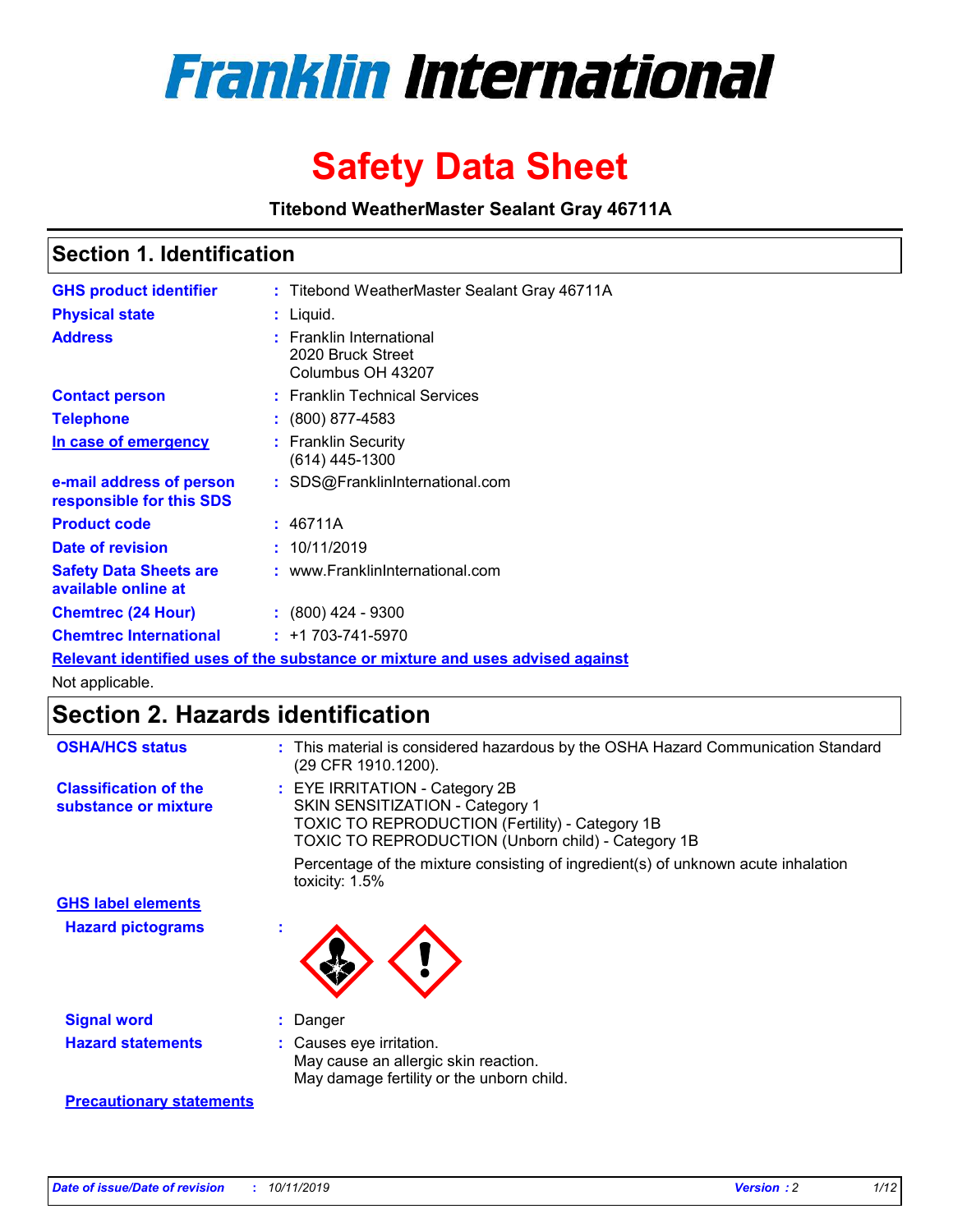### **Section 2. Hazards identification**

| <b>Prevention</b>                          | : Obtain special instructions before use. Do not handle until all safety precautions have<br>been read and understood. Wear protective gloves. Wear eye or face protection.<br>Wear protective clothing. Avoid breathing vapor. Wash hands thoroughly after handling.<br>Contaminated work clothing must not be allowed out of the workplace.                                                        |
|--------------------------------------------|------------------------------------------------------------------------------------------------------------------------------------------------------------------------------------------------------------------------------------------------------------------------------------------------------------------------------------------------------------------------------------------------------|
| <b>Response</b>                            | : IF exposed or concerned: Get medical attention. IF ON SKIN: Wash with plenty of<br>soap and water. Wash contaminated clothing before reuse. If skin irritation or rash<br>occurs: Get medical attention. IF IN EYES: Rinse cautiously with water for several<br>minutes. Remove contact lenses, if present and easy to do. Continue rinsing. If eye<br>irritation persists: Get medical attention. |
| <b>Storage</b>                             | : Store locked up.                                                                                                                                                                                                                                                                                                                                                                                   |
| <b>Disposal</b>                            | : Dispose of contents and container in accordance with all local, regional, national and<br>international regulations.                                                                                                                                                                                                                                                                               |
| <b>Hazards not otherwise</b><br>classified | : Product generates methanol during cure.                                                                                                                                                                                                                                                                                                                                                            |
|                                            |                                                                                                                                                                                                                                                                                                                                                                                                      |

### **Section 3. Composition/information on ingredients**

| <b>Substance/mixture</b><br>Mixture                  |               |                     |
|------------------------------------------------------|---------------|---------------------|
| <b>Ingredient name</b>                               | $\frac{9}{6}$ | <b>CAS number</b>   |
| 3-aminopropyltriethoxysilane<br>Dibutyltin dilaurate | l≤3<br>$≤0.3$ | 919-30-2<br>77-58-7 |

Any concentration shown as a range is to protect confidentiality or is due to batch variation.

**There are no additional ingredients present which, within the current knowledge of the supplier and in the concentrations applicable, are classified as hazardous to health or the environment and hence require reporting in this section.**

**Occupational exposure limits, if available, are listed in Section 8.**

### **Section 4. First aid measures**

| <b>Description of necessary first aid measures</b> |                                                                                                                                                                                                                                                                                                                                                                                                                                                                                                                                                                                                                                                                                                                                                                           |  |  |  |
|----------------------------------------------------|---------------------------------------------------------------------------------------------------------------------------------------------------------------------------------------------------------------------------------------------------------------------------------------------------------------------------------------------------------------------------------------------------------------------------------------------------------------------------------------------------------------------------------------------------------------------------------------------------------------------------------------------------------------------------------------------------------------------------------------------------------------------------|--|--|--|
| <b>Eye contact</b>                                 | : Immediately flush eyes with plenty of water, occasionally lifting the upper and lower<br>eyelids. Check for and remove any contact lenses. Continue to rinse for at least 10<br>minutes. If irritation persists, get medical attention.                                                                                                                                                                                                                                                                                                                                                                                                                                                                                                                                 |  |  |  |
| <b>Inhalation</b>                                  | : Remove victim to fresh air and keep at rest in a position comfortable for breathing. If<br>not breathing, if breathing is irregular or if respiratory arrest occurs, provide artificial<br>respiration or oxygen by trained personnel. It may be dangerous to the person providing<br>aid to give mouth-to-mouth resuscitation. Get medical attention. If unconscious, place<br>in recovery position and get medical attention immediately. Maintain an open airway.<br>Loosen tight clothing such as a collar, tie, belt or waistband. In case of inhalation of<br>decomposition products in a fire, symptoms may be delayed. The exposed person may<br>need to be kept under medical surveillance for 48 hours.                                                       |  |  |  |
| <b>Skin contact</b>                                | : Wash with plenty of soap and water. Remove contaminated clothing and shoes. Wash<br>contaminated clothing thoroughly with water before removing it, or wear gloves.<br>Continue to rinse for at least 10 minutes. Get medical attention. In the event of any<br>complaints or symptoms, avoid further exposure. Wash clothing before reuse. Clean<br>shoes thoroughly before reuse.                                                                                                                                                                                                                                                                                                                                                                                     |  |  |  |
| <b>Ingestion</b>                                   | : Wash out mouth with water. Remove dentures if any. Remove victim to fresh air and<br>keep at rest in a position comfortable for breathing. If material has been swallowed and<br>the exposed person is conscious, give small quantities of water to drink. Stop if the<br>exposed person feels sick as vomiting may be dangerous. Do not induce vomiting<br>unless directed to do so by medical personnel. If vomiting occurs, the head should be<br>kept low so that vomit does not enter the lungs. Get medical attention. Never give<br>anything by mouth to an unconscious person. If unconscious, place in recovery position<br>and get medical attention immediately. Maintain an open airway. Loosen tight clothing<br>such as a collar, tie, belt or waistband. |  |  |  |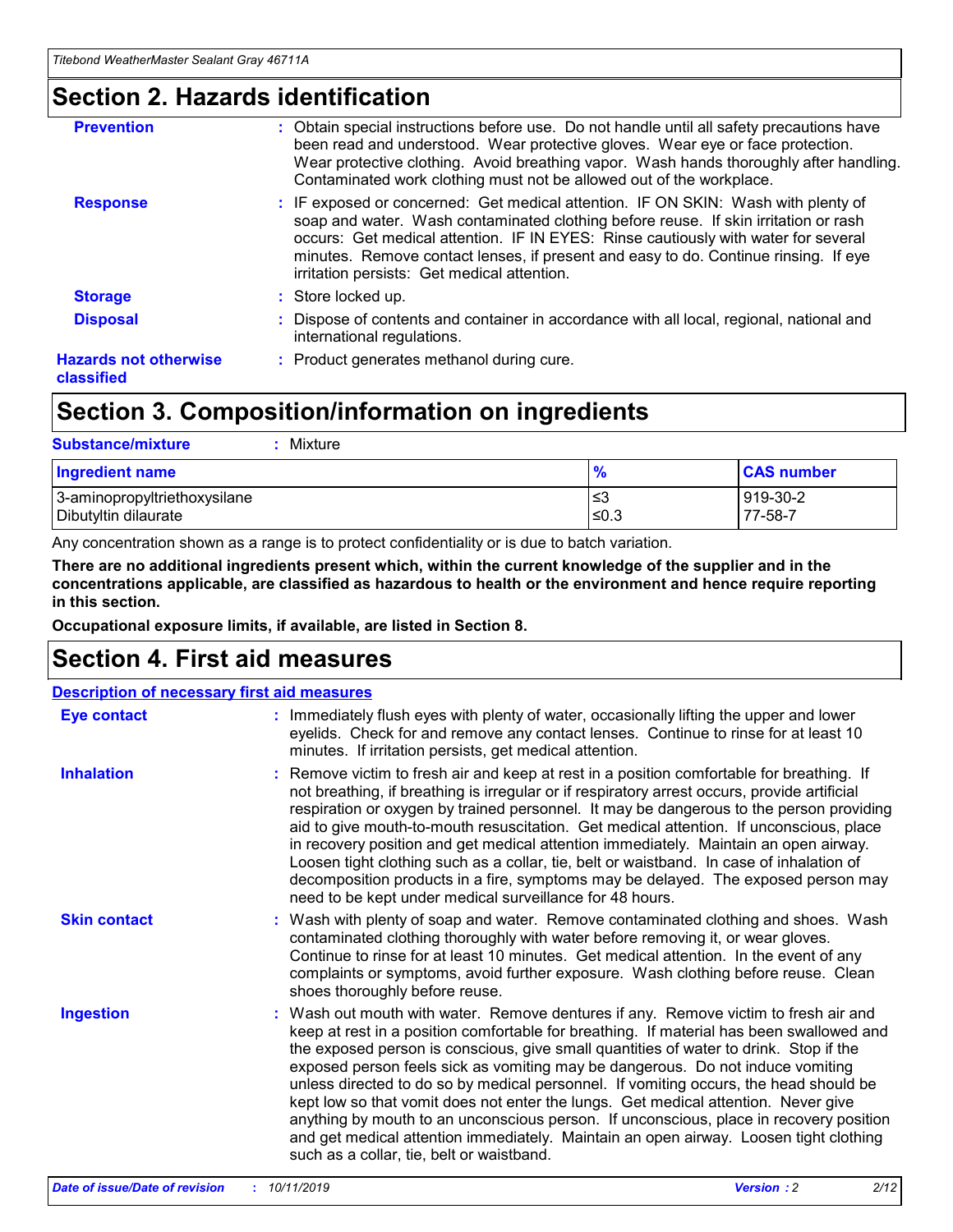## **Section 4. First aid measures**

| Most important symptoms/effects, acute and delayed |                                       |                                                                                                                                                                                                                                                                                                                                                                                                                 |  |  |  |
|----------------------------------------------------|---------------------------------------|-----------------------------------------------------------------------------------------------------------------------------------------------------------------------------------------------------------------------------------------------------------------------------------------------------------------------------------------------------------------------------------------------------------------|--|--|--|
|                                                    | <b>Potential acute health effects</b> |                                                                                                                                                                                                                                                                                                                                                                                                                 |  |  |  |
| <b>Eye contact</b>                                 |                                       | : May cause eye irritation.                                                                                                                                                                                                                                                                                                                                                                                     |  |  |  |
| <b>Inhalation</b>                                  |                                       | : No known significant effects or critical hazards.                                                                                                                                                                                                                                                                                                                                                             |  |  |  |
| <b>Skin contact</b>                                |                                       | : May cause skin irritation.                                                                                                                                                                                                                                                                                                                                                                                    |  |  |  |
| <b>Ingestion</b>                                   |                                       | : No known significant effects or critical hazards.                                                                                                                                                                                                                                                                                                                                                             |  |  |  |
| Over-exposure signs/symptoms                       |                                       |                                                                                                                                                                                                                                                                                                                                                                                                                 |  |  |  |
| <b>Eye contact</b>                                 |                                       | : Adverse symptoms may include the following:<br>irritation<br>watering<br>redness                                                                                                                                                                                                                                                                                                                              |  |  |  |
| <b>Inhalation</b>                                  |                                       | : Adverse symptoms may include the following:<br>reduced fetal weight<br>increase in fetal deaths<br>skeletal malformations                                                                                                                                                                                                                                                                                     |  |  |  |
| <b>Skin contact</b>                                |                                       | : Adverse symptoms may include the following:<br>irritation<br>redness<br>reduced fetal weight<br>increase in fetal deaths<br>skeletal malformations                                                                                                                                                                                                                                                            |  |  |  |
| <b>Ingestion</b>                                   |                                       | : Adverse symptoms may include the following:<br>reduced fetal weight<br>increase in fetal deaths<br>skeletal malformations                                                                                                                                                                                                                                                                                     |  |  |  |
|                                                    |                                       | <b>Indication of immediate medical attention and special treatment needed, if necessary</b>                                                                                                                                                                                                                                                                                                                     |  |  |  |
| <b>Notes to physician</b>                          |                                       | : In case of inhalation of decomposition products in a fire, symptoms may be delayed.<br>The exposed person may need to be kept under medical surveillance for 48 hours.                                                                                                                                                                                                                                        |  |  |  |
| <b>Specific treatments</b>                         |                                       | : No specific treatment.                                                                                                                                                                                                                                                                                                                                                                                        |  |  |  |
| <b>Protection of first-aiders</b>                  |                                       | : No action shall be taken involving any personal risk or without suitable training. If it is<br>suspected that fumes are still present, the rescuer should wear an appropriate mask or<br>self-contained breathing apparatus. It may be dangerous to the person providing aid to<br>give mouth-to-mouth resuscitation. Wash contaminated clothing thoroughly with water<br>before removing it, or wear gloves. |  |  |  |

**See toxicological information (Section 11)**

### **Section 5. Fire-fighting measures**

| <b>Extinguishing media</b>                             |                                                                                                                                                                                                     |
|--------------------------------------------------------|-----------------------------------------------------------------------------------------------------------------------------------------------------------------------------------------------------|
| <b>Suitable extinguishing</b><br>media                 | : Use an extinguishing agent suitable for the surrounding fire.                                                                                                                                     |
| <b>Unsuitable extinguishing</b><br>media               | : None known.                                                                                                                                                                                       |
| <b>Specific hazards arising</b><br>from the chemical   | : In a fire or if heated, a pressure increase will occur and the container may burst.                                                                                                               |
| <b>Hazardous thermal</b><br>decomposition products     | : Decomposition products may include the following materials:<br>carbon dioxide<br>carbon monoxide<br>nitrogen oxides<br>metal oxide/oxides                                                         |
| <b>Special protective actions</b><br>for fire-fighters | : Promptly isolate the scene by removing all persons from the vicinity of the incident if<br>there is a fire. No action shall be taken involving any personal risk or without suitable<br>training. |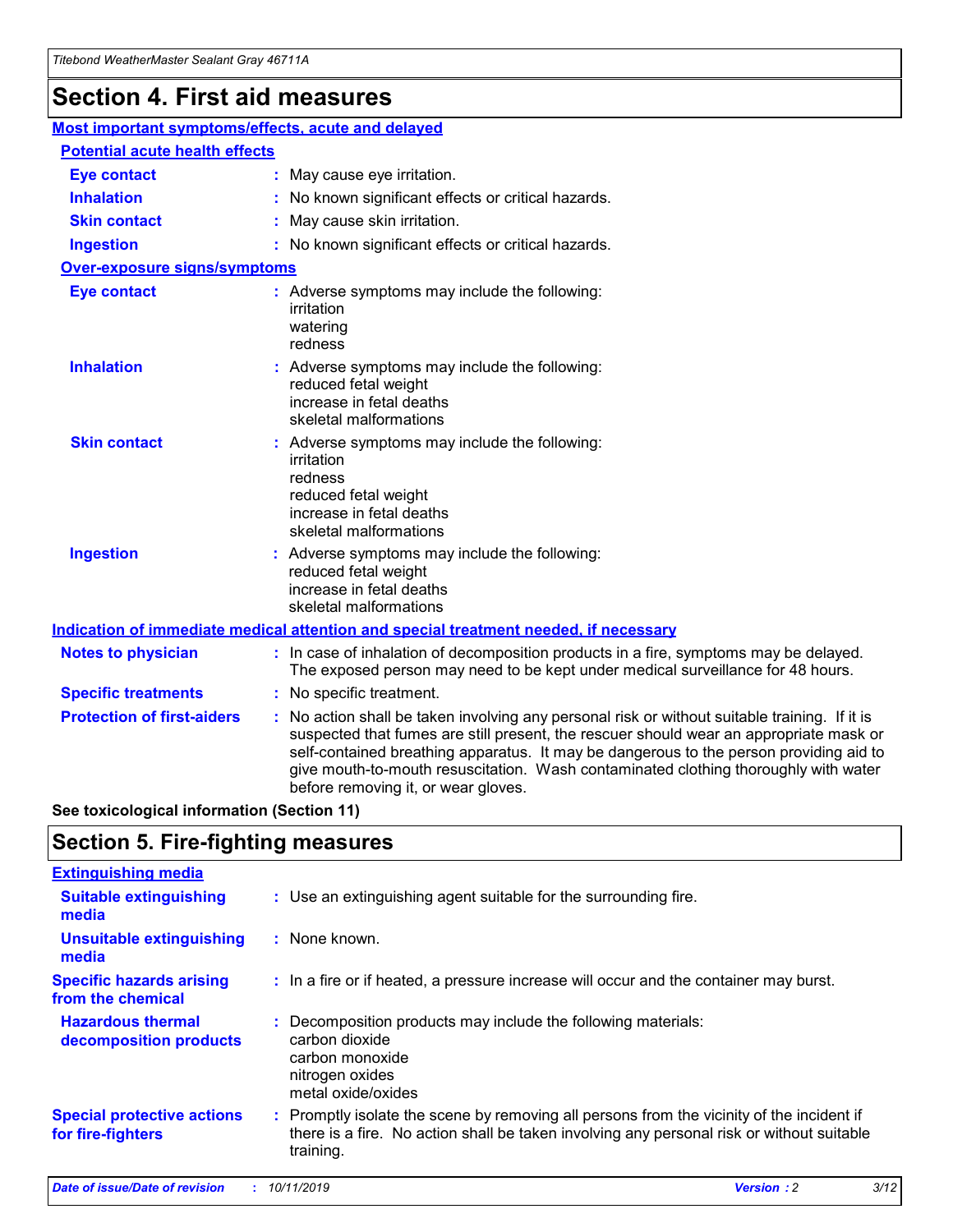### **Section 5. Fire-fighting measures**

**Special protective equipment for fire-fighters** Fire-fighters should wear appropriate protective equipment and self-contained breathing **:** apparatus (SCBA) with a full face-piece operated in positive pressure mode.

### **Section 6. Accidental release measures**

#### **Personal precautions, protective equipment and emergency procedures**

| For non-emergency<br>personnel                               | : No action shall be taken involving any personal risk or without suitable training.<br>Evacuate surrounding areas. Keep unnecessary and unprotected personnel from<br>entering. Do not touch or walk through spilled material. Avoid breathing vapor or mist.<br>Provide adequate ventilation. Wear appropriate respirator when ventilation is<br>inadequate. Put on appropriate personal protective equipment.                                                                                                                                                                                                                                                                                             |
|--------------------------------------------------------------|--------------------------------------------------------------------------------------------------------------------------------------------------------------------------------------------------------------------------------------------------------------------------------------------------------------------------------------------------------------------------------------------------------------------------------------------------------------------------------------------------------------------------------------------------------------------------------------------------------------------------------------------------------------------------------------------------------------|
| For emergency responders                                     | : If specialized clothing is required to deal with the spillage, take note of any information in<br>Section 8 on suitable and unsuitable materials. See also the information in "For non-<br>emergency personnel".                                                                                                                                                                                                                                                                                                                                                                                                                                                                                           |
| <b>Environmental precautions</b>                             | : Avoid dispersal of spilled material and runoff and contact with soil, waterways, drains<br>and sewers. Inform the relevant authorities if the product has caused environmental<br>pollution (sewers, waterways, soil or air).                                                                                                                                                                                                                                                                                                                                                                                                                                                                              |
| <b>Methods and materials for containment and cleaning up</b> |                                                                                                                                                                                                                                                                                                                                                                                                                                                                                                                                                                                                                                                                                                              |
| <b>Small spill</b>                                           | : Stop leak if without risk. Move containers from spill area. Dilute with water and mop up<br>if water-soluble. Alternatively, or if water-insoluble, absorb with an inert dry material and<br>place in an appropriate waste disposal container. Dispose of via a licensed waste<br>disposal contractor.                                                                                                                                                                                                                                                                                                                                                                                                     |
| <b>Large spill</b>                                           | : Stop leak if without risk. Move containers from spill area. Approach release from<br>upwind. Prevent entry into sewers, water courses, basements or confined areas. Wash<br>spillages into an effluent treatment plant or proceed as follows. Contain and collect<br>spillage with non-combustible, absorbent material e.g. sand, earth, vermiculite or<br>diatomaceous earth and place in container for disposal according to local regulations<br>(see Section 13). Dispose of via a licensed waste disposal contractor. Contaminated<br>absorbent material may pose the same hazard as the spilled product. Note: see<br>Section 1 for emergency contact information and Section 13 for waste disposal. |

### **Section 7. Handling and storage**

| <b>Precautions for safe handling</b>                                             |                                                                                                                                                                                                                                                                                                                                                                                                                                                                                                                                                                                                                                                                                                                                                                                                                                                  |
|----------------------------------------------------------------------------------|--------------------------------------------------------------------------------------------------------------------------------------------------------------------------------------------------------------------------------------------------------------------------------------------------------------------------------------------------------------------------------------------------------------------------------------------------------------------------------------------------------------------------------------------------------------------------------------------------------------------------------------------------------------------------------------------------------------------------------------------------------------------------------------------------------------------------------------------------|
| <b>Protective measures</b>                                                       | : Put on appropriate personal protective equipment (see Section 8). Persons with a<br>history of skin sensitization problems should not be employed in any process in which<br>this product is used. Avoid exposure - obtain special instructions before use. Avoid<br>exposure during pregnancy. Do not handle until all safety precautions have been read<br>and understood. Do not get in eyes or on skin or clothing. Do not ingest. Avoid<br>breathing vapor or mist. If during normal use the material presents a respiratory hazard,<br>use only with adequate ventilation or wear appropriate respirator. Keep in the original<br>container or an approved alternative made from a compatible material, kept tightly<br>closed when not in use. Empty containers retain product residue and can be hazardous.<br>Do not reuse container. |
| <b>Advice on general</b><br>occupational hygiene                                 | : Eating, drinking and smoking should be prohibited in areas where this material is<br>handled, stored and processed. Workers should wash hands and face before eating,<br>drinking and smoking. Remove contaminated clothing and protective equipment before<br>entering eating areas. See also Section 8 for additional information on hygiene<br>measures.                                                                                                                                                                                                                                                                                                                                                                                                                                                                                    |
| <b>Conditions for safe storage,</b><br>including any<br><b>incompatibilities</b> | Store between the following temperatures: 0 to 120°C (32 to 248°F). Store in<br>accordance with local regulations. Store in original container protected from direct<br>sunlight in a dry, cool and well-ventilated area, away from incompatible materials (see<br>Section 10) and food and drink. Store locked up. Keep container tightly closed and<br>sealed until ready for use. Containers that have been opened must be carefully<br>resealed and kept upright to prevent leakage. Do not store in unlabeled containers.<br>Use appropriate containment to avoid environmental contamination. See Section 10 for<br>incompatible materials before handling or use.                                                                                                                                                                         |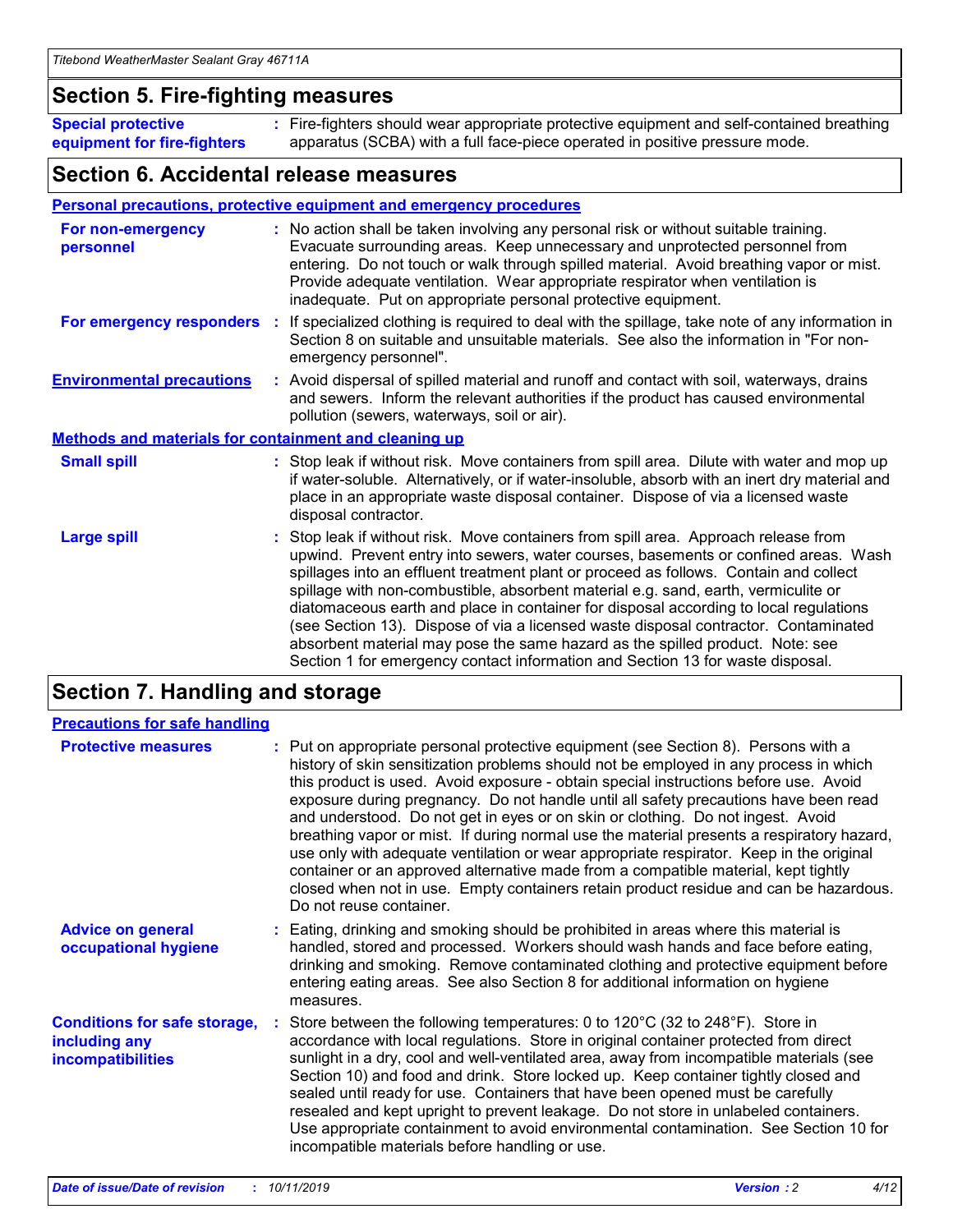## **Section 8. Exposure controls/personal protection**

#### **Control parameters**

#### **Occupational exposure limits**

| <b>Ingredient name</b>                               |    |                                          | <b>Exposure limits</b>                                                                                                                                                                                                                                                                                                                                                                                                                                                                                                                                                                                                 |
|------------------------------------------------------|----|------------------------------------------|------------------------------------------------------------------------------------------------------------------------------------------------------------------------------------------------------------------------------------------------------------------------------------------------------------------------------------------------------------------------------------------------------------------------------------------------------------------------------------------------------------------------------------------------------------------------------------------------------------------------|
| 3-aminopropyltriethoxysilane<br>Dibutyltin dilaurate |    |                                          | None.<br>ACGIH TLV (United States, 3/2019). Absorbed through skin.<br>Notes: as Sn<br>TWA: 0.1 mg/m <sup>3</sup> , (as Sn) 8 hours.<br>STEL: 0.2 mg/m <sup>3</sup> , (as Sn) 15 minutes.<br>NIOSH REL (United States, 10/2016). Absorbed through skin.<br>Notes: as Sn<br>TWA: 0.1 mg/m <sup>3</sup> , (as Sn) 10 hours.<br>OSHA PEL (United States, 5/2018). Notes: as Sn<br>TWA: $0.1 \text{ mg/m}^3$ , (as Sn) 8 hours.<br>OSHA PEL 1989 (United States, 3/1989). Absorbed through skin.<br>Notes: measured as Sn<br>TWA: 0.1 mg/m <sup>3</sup> , (measured as Sn) 8 hours. Form: Organic                           |
| <b>Appropriate engineering</b><br>controls           |    |                                          | : If user operations generate dust, fumes, gas, vapor or mist, use process enclosures,<br>local exhaust ventilation or other engineering controls to keep worker exposure to<br>airborne contaminants below any recommended or statutory limits.                                                                                                                                                                                                                                                                                                                                                                       |
| <b>Environmental exposure</b><br><b>controls</b>     |    |                                          | Emissions from ventilation or work process equipment should be checked to ensure<br>they comply with the requirements of environmental protection legislation. In some<br>cases, fume scrubbers, filters or engineering modifications to the process equipment<br>will be necessary to reduce emissions to acceptable levels.                                                                                                                                                                                                                                                                                          |
| <b>Individual protection measures</b>                |    |                                          |                                                                                                                                                                                                                                                                                                                                                                                                                                                                                                                                                                                                                        |
| <b>Hygiene measures</b>                              |    |                                          | : Wash hands, forearms and face thoroughly after handling chemical products, before<br>eating, smoking and using the lavatory and at the end of the working period.<br>Appropriate techniques should be used to remove potentially contaminated clothing.<br>Contaminated work clothing should not be allowed out of the workplace. Wash<br>contaminated clothing before reusing. Ensure that eyewash stations and safety<br>showers are close to the workstation location.                                                                                                                                            |
| <b>Eye/face protection</b>                           |    |                                          | : Safety eyewear complying with an approved standard should be used when a risk<br>assessment indicates this is necessary to avoid exposure to liquid splashes, mists,<br>gases or dusts. If contact is possible, the following protection should be worn, unless<br>the assessment indicates a higher degree of protection: chemical splash goggles.                                                                                                                                                                                                                                                                  |
| <b>Skin protection</b>                               |    |                                          |                                                                                                                                                                                                                                                                                                                                                                                                                                                                                                                                                                                                                        |
| <b>Hand protection</b>                               |    |                                          | : Chemical-resistant, impervious gloves complying with an approved standard should be<br>worn at all times when handling chemical products if a risk assessment indicates this is<br>necessary. Considering the parameters specified by the glove manufacturer, check<br>during use that the gloves are still retaining their protective properties. It should be<br>noted that the time to breakthrough for any glove material may be different for different<br>glove manufacturers. In the case of mixtures, consisting of several substances, the<br>protection time of the gloves cannot be accurately estimated. |
| <b>Body protection</b>                               |    | handling this product.                   | Personal protective equipment for the body should be selected based on the task being<br>performed and the risks involved and should be approved by a specialist before                                                                                                                                                                                                                                                                                                                                                                                                                                                |
| <b>Other skin protection</b>                         |    | specialist before handling this product. | : Appropriate footwear and any additional skin protection measures should be selected<br>based on the task being performed and the risks involved and should be approved by a                                                                                                                                                                                                                                                                                                                                                                                                                                          |
| <b>Respiratory protection</b>                        | ÷. | aspects of use.                          | Based on the hazard and potential for exposure, select a respirator that meets the<br>appropriate standard or certification. Respirators must be used according to a<br>respiratory protection program to ensure proper fitting, training, and other important                                                                                                                                                                                                                                                                                                                                                         |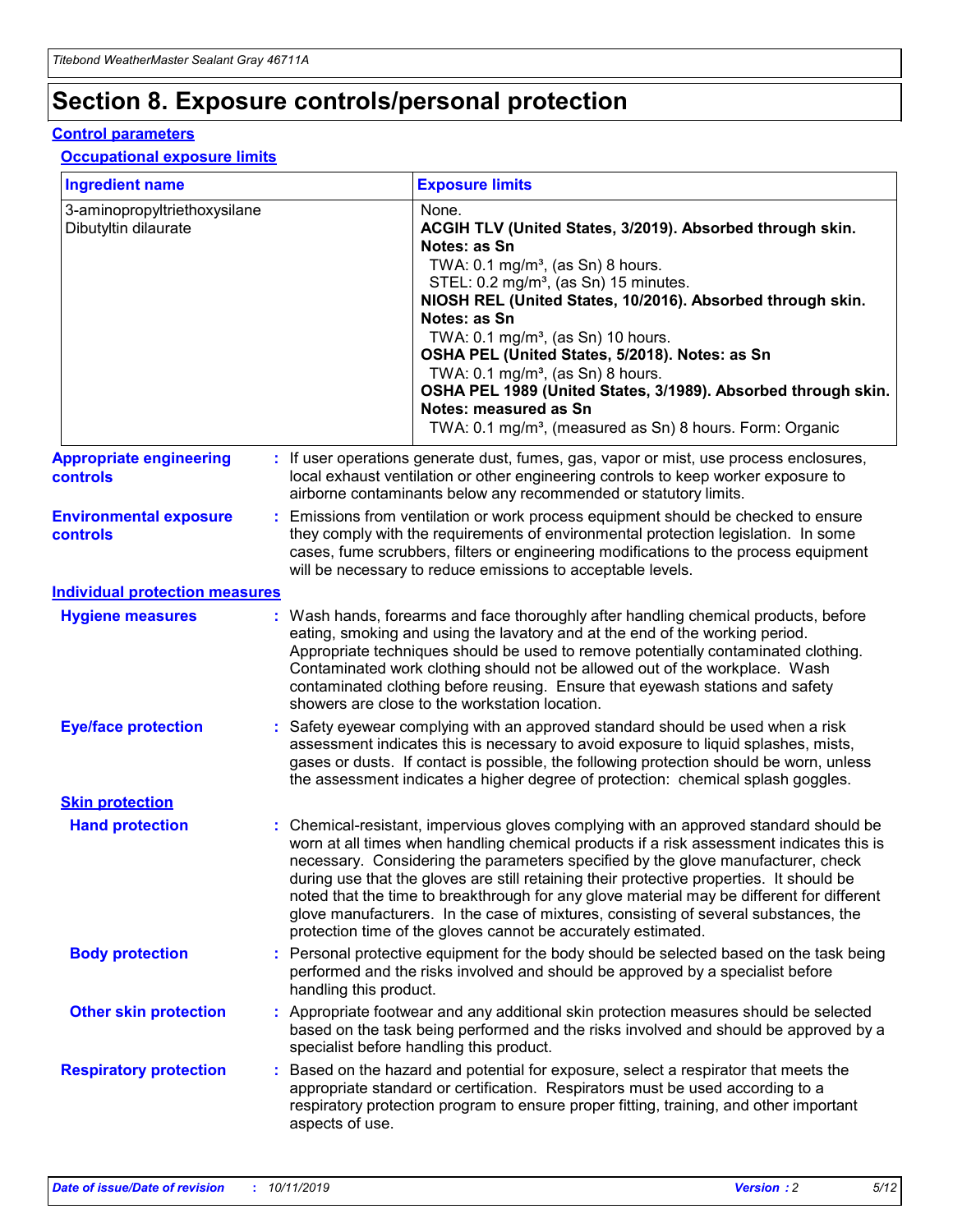### **Section 9. Physical and chemical properties**

#### **Appearance**

| <b>Physical state</b>                             | : Liquid. [Paste.]                                                |
|---------------------------------------------------|-------------------------------------------------------------------|
| Color                                             | Gray.                                                             |
| Odor                                              | None [Slight]                                                     |
| <b>Odor threshold</b>                             | : Not available.                                                  |
| рH                                                | : Not applicable.                                                 |
| <b>Melting point</b>                              | : Not available.                                                  |
| <b>Boiling point</b>                              | : $>100^{\circ}$ C ( $>212^{\circ}$ F)                            |
| <b>Flash point</b>                                | : Closed cup: $>200^{\circ}$ C ( $>392^{\circ}$ F) [Setaflash.]   |
| <b>Evaporation rate</b>                           | $:$ <1 (butyl acetate = 1)                                        |
| <b>Flammability (solid, gas)</b>                  | : Not available.                                                  |
| Lower and upper explosive<br>(flammable) limits   | : Not available.                                                  |
| <b>VOC (less water, less</b><br>exempt solvents)  | $: 0$ g/l                                                         |
| <b>Volatility</b>                                 | $: 0\%$ (w/w)                                                     |
| <b>Vapor density</b>                              | : Not available.                                                  |
| <b>Relative density</b>                           | : 1.4329                                                          |
| <b>Solubility</b>                                 | : Insoluble in the following materials: cold water and hot water. |
| <b>Solubility in water</b>                        | : Not available.                                                  |
| <b>Partition coefficient: n-</b><br>octanol/water | : Not available.                                                  |
| <b>Auto-ignition temperature</b>                  | $:$ Not available.                                                |
| <b>Decomposition temperature</b>                  | : Not available.                                                  |
| <b>Viscosity</b>                                  | : Not available.                                                  |

### **Section 10. Stability and reactivity**

| <b>Reactivity</b>                            |    | : No specific test data related to reactivity available for this product or its ingredients.            |
|----------------------------------------------|----|---------------------------------------------------------------------------------------------------------|
| <b>Chemical stability</b>                    |    | : The product is stable.                                                                                |
| <b>Possibility of hazardous</b><br>reactions |    | : Under normal conditions of storage and use, hazardous reactions will not occur.                       |
| <b>Conditions to avoid</b>                   |    | : No specific data.                                                                                     |
| <b>Incompatible materials</b>                | ٠. | No specific data.                                                                                       |
| <b>Hazardous decomposition</b><br>products   | ÷. | Under normal conditions of storage and use, hazardous decomposition products should<br>not be produced. |

### **Section 11. Toxicological information**

### **Information on toxicological effects**

#### **Acute toxicity**

| <b>Product/ingredient name</b> | <b>Result</b>           | <b>Species</b> | <b>Dose</b>                | <b>Exposure</b> |
|--------------------------------|-------------------------|----------------|----------------------------|-----------------|
| 3-aminopropyltriethoxysilane   | <b>ILD50 Dermal</b>     | Rabbit         | 4.29 g/kg                  |                 |
| Dibutyltin dilaurate           | ILD50 Oral<br>LD50 Oral | Rat<br>Rat     | $1.57$ g/kg<br>175 $mg/kg$ |                 |
|                                |                         |                |                            |                 |

**Irritation/Corrosion**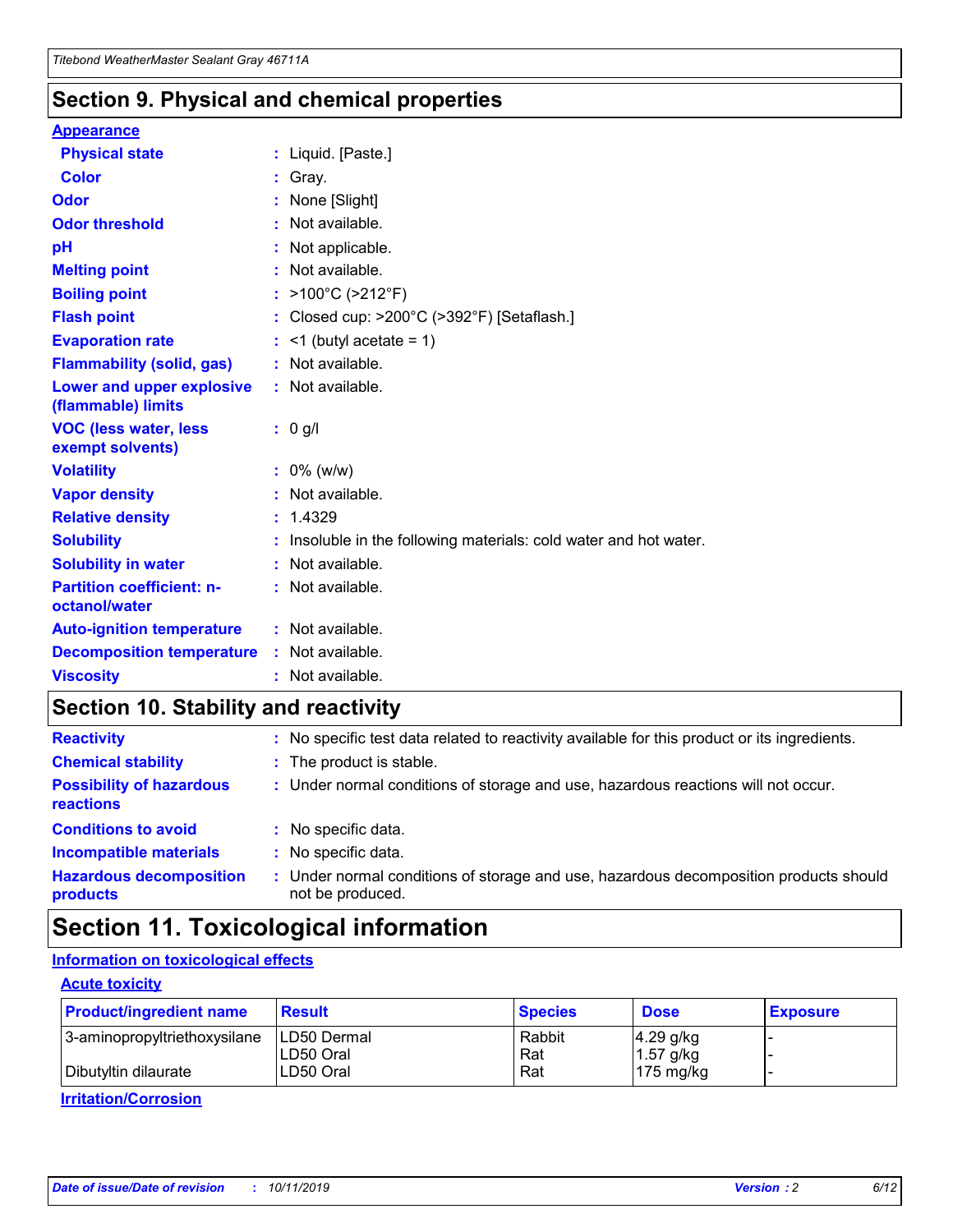## **Section 11. Toxicological information**

| <b>Product/ingredient name</b> | <b>Result</b>            | <b>Species</b> | <b>Score</b> | <b>Exposure</b>           | <b>Observation</b> |
|--------------------------------|--------------------------|----------------|--------------|---------------------------|--------------------|
| 3-aminopropyltriethoxysilane   | Eyes - Mild irritant     | Rabbit         |              | $100$ mg                  |                    |
|                                | Eyes - Severe irritant   | Rabbit         |              | 24 hours 750              |                    |
|                                |                          |                |              | ug                        |                    |
|                                | Skin - Severe irritant   | Rabbit         |              | 24 hours 5                | -                  |
| Dibutyltin dilaurate           | Eyes - Moderate irritant | Rabbit         |              | mg<br><b>24 hours 100</b> |                    |
|                                |                          |                |              | mg                        |                    |
|                                | Skin - Severe irritant   | Rabbit         |              | 500 mg                    | -                  |

#### **Sensitization**

Not available.

#### **Mutagenicity**

Not available.

#### **Carcinogenicity**

Not available.

#### **Reproductive toxicity**

Not available.

#### **Teratogenicity**

Not available.

#### **Specific target organ toxicity (single exposure)**

Not available.

#### **Specific target organ toxicity (repeated exposure)**

| <b>Name</b>                                                                         |                                                                            | <b>Category</b>                                     | <b>Route of</b><br>exposure | <b>Target organs</b> |
|-------------------------------------------------------------------------------------|----------------------------------------------------------------------------|-----------------------------------------------------|-----------------------------|----------------------|
| Dibutyltin dilaurate                                                                |                                                                            | Category 1                                          | -                           | respiratory system   |
| <b>Aspiration hazard</b><br>Not available.                                          |                                                                            |                                                     |                             |                      |
| <b>Information on the likely</b><br>routes of exposure                              | : Not available.                                                           |                                                     |                             |                      |
| <b>Potential acute health effects</b>                                               |                                                                            |                                                     |                             |                      |
| <b>Eye contact</b>                                                                  | : May cause eye irritation.                                                |                                                     |                             |                      |
| <b>Inhalation</b>                                                                   |                                                                            | : No known significant effects or critical hazards. |                             |                      |
| <b>Skin contact</b>                                                                 | : May cause skin irritation.                                               |                                                     |                             |                      |
| <b>Ingestion</b>                                                                    |                                                                            | : No known significant effects or critical hazards. |                             |                      |
| <b>Symptoms related to the physical, chemical and toxicological characteristics</b> |                                                                            |                                                     |                             |                      |
| <b>Eye contact</b>                                                                  | irritation<br>watering<br>redness                                          | : Adverse symptoms may include the following:       |                             |                      |
| <b>Inhalation</b>                                                                   | reduced fetal weight<br>increase in fetal deaths<br>skeletal malformations | : Adverse symptoms may include the following:       |                             |                      |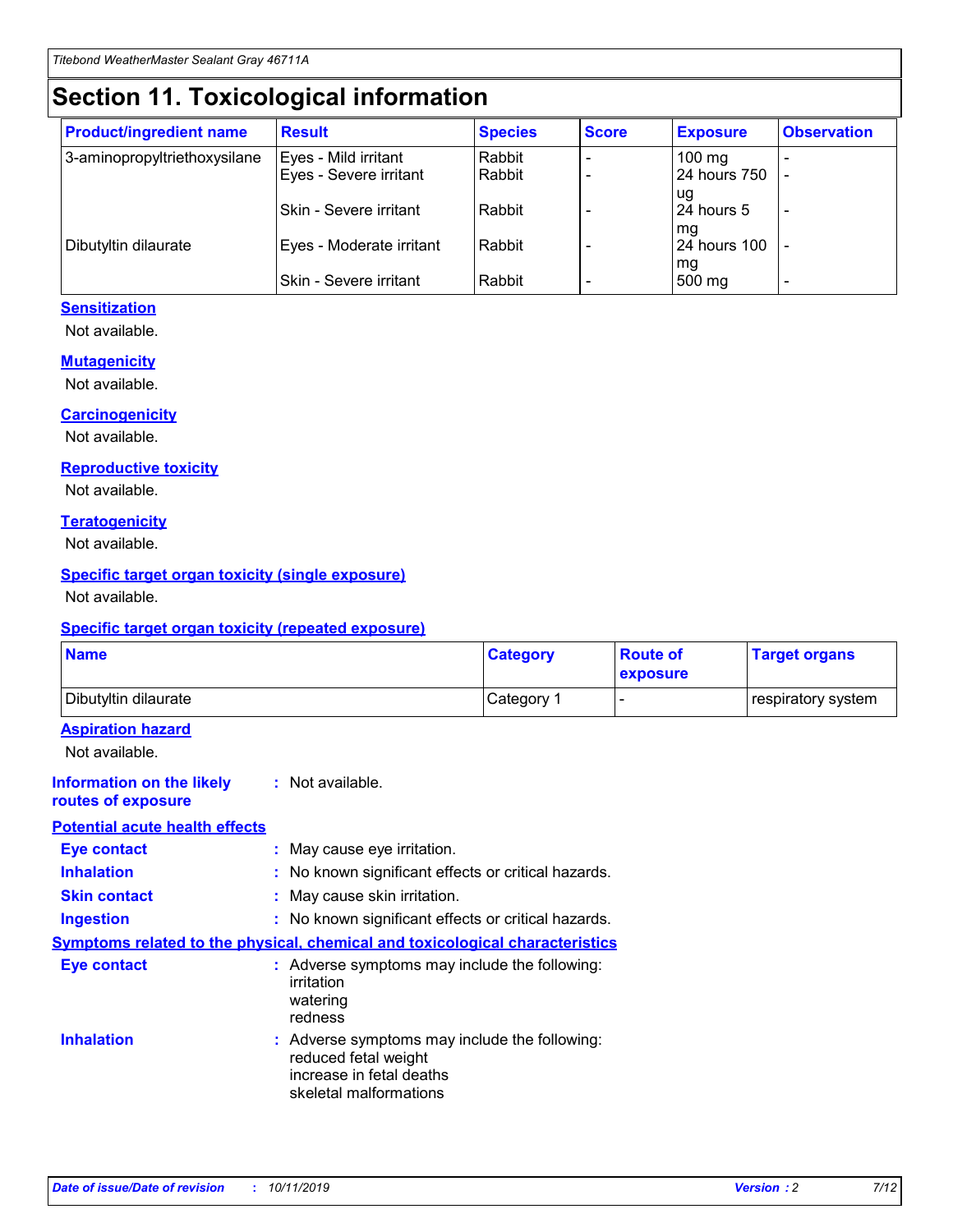## **Section 11. Toxicological information**

| <b>Skin contact</b>                     | : Adverse symptoms may include the following:<br>irritation<br>redness<br>reduced fetal weight<br>increase in fetal deaths<br>skeletal malformations |
|-----------------------------------------|------------------------------------------------------------------------------------------------------------------------------------------------------|
| <b>Ingestion</b>                        | : Adverse symptoms may include the following:<br>reduced fetal weight<br>increase in fetal deaths<br>skeletal malformations                          |
|                                         | Delayed and immediate effects and also chronic effects from short and long term exposure                                                             |
| <b>Short term exposure</b>              |                                                                                                                                                      |
| <b>Potential immediate</b><br>effects   | : Not available.                                                                                                                                     |
| <b>Potential delayed effects</b>        | : Not available.                                                                                                                                     |
| <b>Long term exposure</b>               |                                                                                                                                                      |
| <b>Potential immediate</b><br>effects   | : Not available.                                                                                                                                     |
| <b>Potential delayed effects</b>        | : Not available.                                                                                                                                     |
| <b>Potential chronic health effects</b> |                                                                                                                                                      |
| Not available.                          |                                                                                                                                                      |
| <b>General</b>                          | : Once sensitized, a severe allergic reaction may occur when subsequently exposed to<br>very low levels.                                             |
| <b>Carcinogenicity</b>                  | : No known significant effects or critical hazards.                                                                                                  |
| <b>Mutagenicity</b>                     | No known significant effects or critical hazards.                                                                                                    |
| <b>Teratogenicity</b>                   | May damage the unborn child.                                                                                                                         |
| <b>Developmental effects</b>            | No known significant effects or critical hazards.                                                                                                    |
| <b>Fertility effects</b>                | : May damage fertility.                                                                                                                              |
| <b>Numerical measures of toxicity</b>   |                                                                                                                                                      |
| <b>Acute toxicity estimates</b>         |                                                                                                                                                      |
|                                         |                                                                                                                                                      |

Not available.

## **Section 12. Ecological information**

#### **Toxicity**

| <b>Product/ingredient name</b> | <b>Result</b>                     | <b>Species</b>                       | <b>Exposure</b> |
|--------------------------------|-----------------------------------|--------------------------------------|-----------------|
| Dibutyltin dilaurate           | Chronic EC10 > 2 mg/l Fresh water | Algae - Scenedesmus<br>I subspicatus | l 96 hours      |

#### **Persistence and degradability**

| <b>Product/ingredient name</b> | Test                                                                           | <b>Result</b>  |                   | <b>Dose</b> | <b>Inoculum</b>         |
|--------------------------------|--------------------------------------------------------------------------------|----------------|-------------------|-------------|-------------------------|
| Dibutyltin dilaurate           | OECD 301F<br>Ready<br>Biodegradability -<br>Manometric<br>Respirometry<br>Test | 23 % - 28 days |                   |             |                         |
| <b>Product/ingredient name</b> | <b>Aquatic half-life</b>                                                       |                | <b>Photolysis</b> |             | <b>Biodegradability</b> |
| Dibutyltin dilaurate           |                                                                                |                |                   |             | Inherent                |

### **Bioaccumulative potential**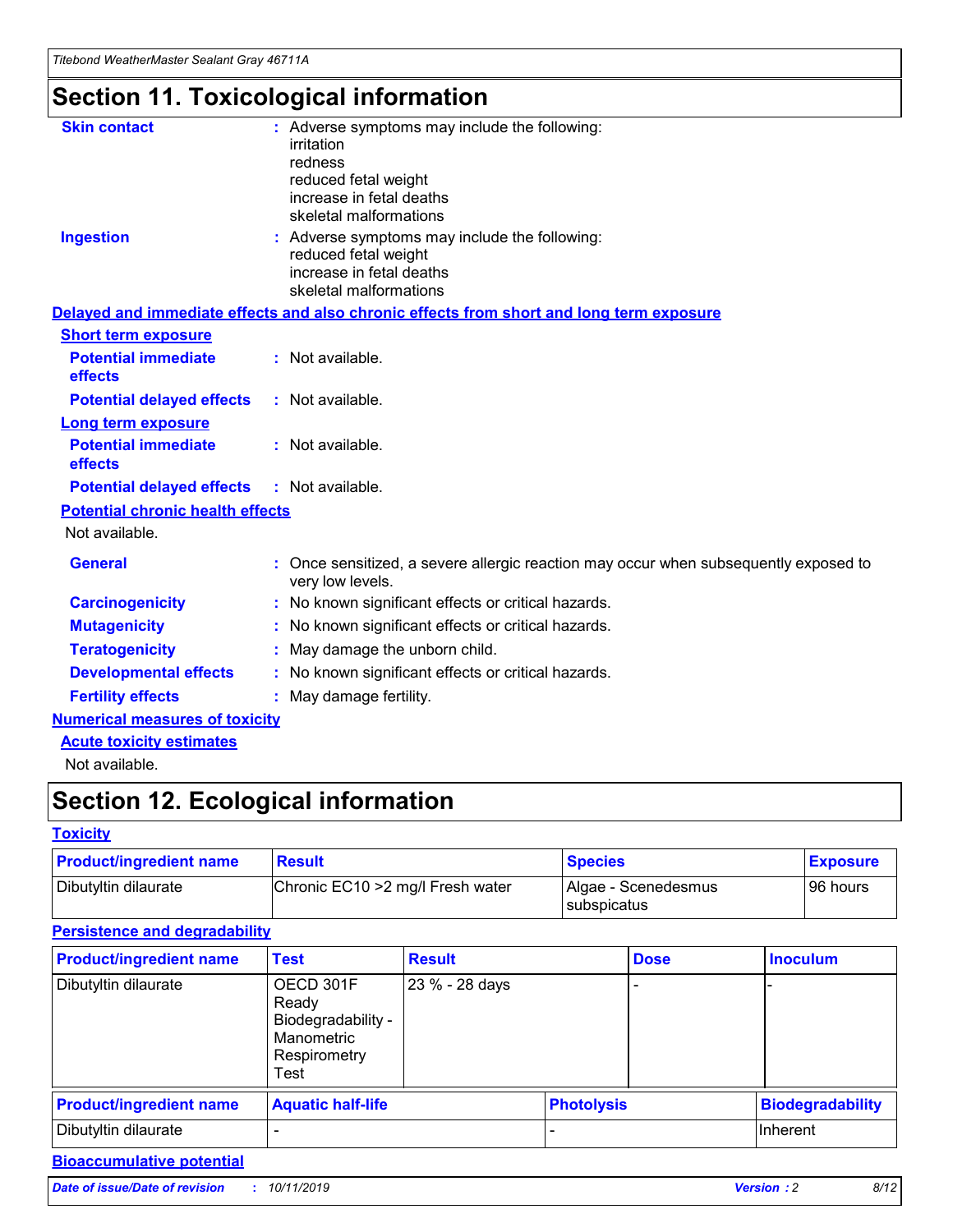## **Section 12. Ecological information**

| <b>Product/ingredient name</b>                       | ∣LoqP <sub>ow</sub> | <b>BCF</b>  | <b>Potential</b> |
|------------------------------------------------------|---------------------|-------------|------------------|
| 3-aminopropyltriethoxysilane<br>Dibutyltin dilaurate | 1.1<br>4.44         | 3.4<br>2.91 | low<br>low       |

#### **Mobility in soil**

| <i></i>                                                       |                                                     |
|---------------------------------------------------------------|-----------------------------------------------------|
| <b>Soil/water partition</b><br>coefficient (K <sub>oc</sub> ) | : Not available.                                    |
| <b>Other adverse effects</b>                                  | : No known significant effects or critical hazards. |

### **Section 13. Disposal considerations**

**Disposal methods :**

The generation of waste should be avoided or minimized wherever possible. Disposal of this product, solutions and any by-products should at all times comply with the requirements of environmental protection and waste disposal legislation and any regional local authority requirements. Dispose of surplus and non-recyclable products via a licensed waste disposal contractor. Waste should not be disposed of untreated to the sewer unless fully compliant with the requirements of all authorities with jurisdiction. Waste packaging should be recycled. Incineration or landfill should only be considered when recycling is not feasible. This material and its container must be disposed of in a safe way. Care should be taken when handling emptied containers that have not been cleaned or rinsed out. Empty containers or liners may retain some product residues. Avoid dispersal of spilled material and runoff and contact with soil, waterways, drains and sewers.

## **Section 14. Transport information**

|                                      | <b>DOT</b><br><b>Classification</b> | <b>TDG</b><br><b>Classification</b> | <b>Mexico</b><br><b>Classification</b> | <b>ADR/RID</b>               | <b>IMDG</b>              | <b>IATA</b>    |
|--------------------------------------|-------------------------------------|-------------------------------------|----------------------------------------|------------------------------|--------------------------|----------------|
| <b>UN number</b>                     | Not regulated.                      | Not regulated.                      | Not regulated.                         | Not regulated.               | Not regulated.           | Not regulated. |
| <b>UN proper</b><br>shipping name    |                                     |                                     |                                        |                              |                          |                |
| <b>Transport</b><br>hazard class(es) | $\blacksquare$                      | $\overline{\phantom{a}}$            | $\overline{\phantom{0}}$               | $\qquad \qquad \blacksquare$ | $\overline{\phantom{a}}$ | $\blacksquare$ |
| <b>Packing group</b>                 | -                                   |                                     |                                        |                              |                          |                |
| <b>Environmental</b><br>hazards      | No.                                 | No.                                 | No.                                    | No.                          | No.                      | No.            |

## **Section 15. Regulatory information**

#### **U.S. Federal regulations**

#### **SARA 302/304**

#### **Composition/information on ingredients**

No products were found.

**SARA 304 RQ :** Not applicable.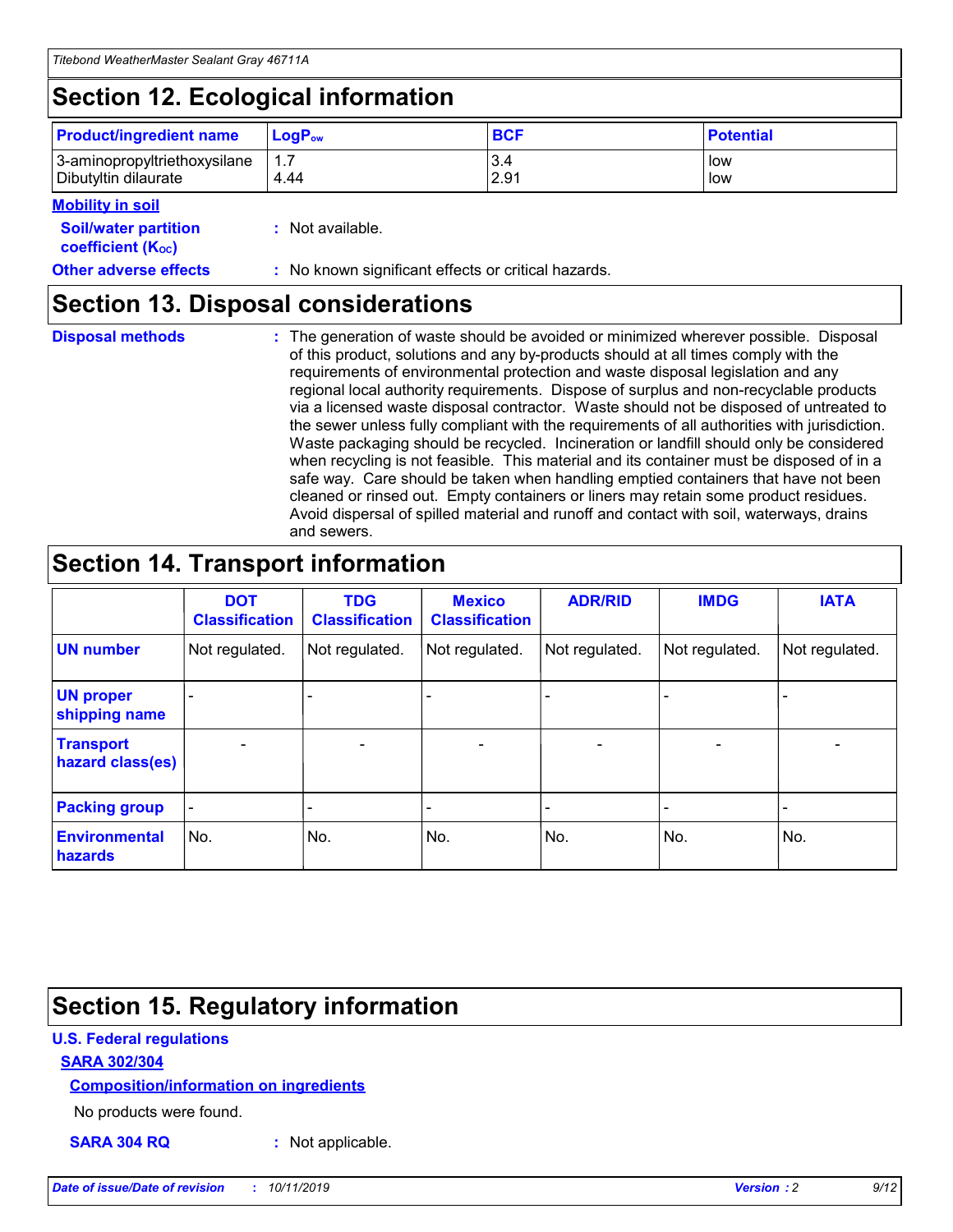### **Section 15. Regulatory information**

#### **SARA 311/312**

**Classification :** EYE IRRITATION - Category 2B SKIN SENSITIZATION - Category 1 TOXIC TO REPRODUCTION (Fertility) - Category 1B TOXIC TO REPRODUCTION (Unborn child) - Category 1B

#### **Composition/information on ingredients**

| <b>Name</b>                  | $\frac{9}{6}$ | <b>Classification</b>                                                                                            |
|------------------------------|---------------|------------------------------------------------------------------------------------------------------------------|
| 3-aminopropyltriethoxysilane | $\leq$ 3      | <b>FLAMMABLE LIQUIDS - Category 4</b><br><b>ACUTE TOXICITY (oral) - Category 4</b>                               |
|                              |               | SKIN IRRITATION - Category 2<br>EYE IRRITATION - Category 2A                                                     |
| Dibutyltin dilaurate         | ≤0.3          | ACUTE TOXICITY (oral) - Category 3<br>SKIN CORROSION - Category 1C                                               |
|                              |               | SERIOUS EYE DAMAGE - Category 1<br>SKIN SENSITIZATION - Category 1<br><b>GERM CELL MUTAGENICITY - Category 2</b> |
|                              |               | TOXIC TO REPRODUCTION (Fertility) - Category 1B<br>TOXIC TO REPRODUCTION (Unborn child) - Category 1B            |
|                              |               | SPECIFIC TARGET ORGAN TOXICITY (REPEATED<br>EXPOSURE) (respiratory system) - Category 1                          |

#### **State regulations**

| <b>Massachusetts</b> | : None of the components are listed. |
|----------------------|--------------------------------------|
| <b>New York</b>      | : None of the components are listed. |
| <b>New Jersey</b>    | : None of the components are listed. |
| <b>Pennsylvania</b>  | : None of the components are listed. |

#### **California Prop. 65**

**A** WARNING: This product can expose you to methanol, which is known to the State of California to cause birth defects or other reproductive harm. For more information go to www.P65Warnings.ca.gov.

| <b>Ingredient name</b> | No significant risk Maximum<br>level | acceptable dosage<br>level |
|------------------------|--------------------------------------|----------------------------|
| methanol               |                                      | Yes.                       |

#### **International regulations**

**Chemical Weapon Convention List Schedules I, II & III Chemicals** Not listed.

#### **Montreal Protocol**

Not listed.

#### **Stockholm Convention on Persistent Organic Pollutants**

Not listed.

### **UNECE Aarhus Protocol on POPs and Heavy Metals**

Not listed.

#### **Inventory list**

### **China :** All components are listed or exempted.

**United States TSCA 8(b) inventory :** All components are active or exempted.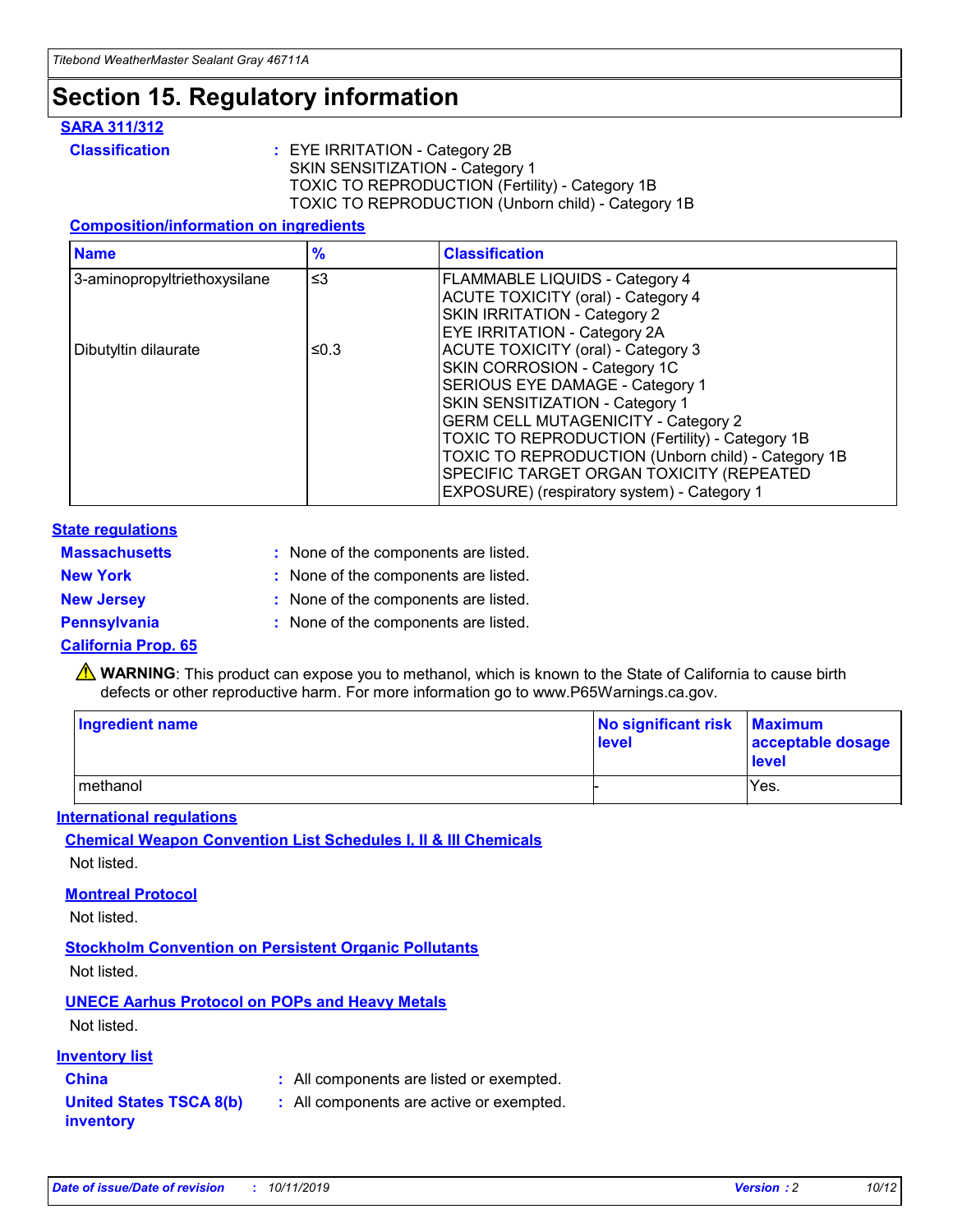## **Section 16. Other information**

**Hazardous Material Information System (U.S.A.)**



**Caution: HMIS® ratings are based on a 0-4 rating scale, with 0 representing minimal hazards or risks, and 4 representing significant hazards or risks. Although HMIS® ratings and the associated label are not required on SDSs or products leaving a facility under 29 CFR 1910.1200, the preparer may choose to provide them. HMIS® ratings are to be used with a fully implemented HMIS® program. HMIS® is a registered trademark and service mark of the American Coatings Association, Inc.**

**The customer is responsible for determining the PPE code for this material. For more information on HMIS® Personal Protective Equipment (PPE) codes, consult the HMIS® Implementation Manual.**

#### **National Fire Protection Association (U.S.A.)**



**Reprinted with permission from NFPA 704-2001, Identification of the Hazards of Materials for Emergency Response Copyright ©1997, National Fire Protection Association, Quincy, MA 02269. This reprinted material is not the complete and official position of the National Fire Protection Association, on the referenced subject which is represented only by the standard in its entirety.**

**Copyright ©2001, National Fire Protection Association, Quincy, MA 02269. This warning system is intended to be interpreted and applied only by properly trained individuals to identify fire, health and reactivity hazards of chemicals. The user is referred to certain limited number of chemicals with recommended classifications in NFPA 49 and NFPA 325, which would be used as a guideline only. Whether the chemicals are classified by NFPA or not, anyone using the 704 systems to classify chemicals does so at their own risk.**

#### **Procedure used to derive the classification**

| <b>Classification</b>                                                                                                                                                    |                                                                                                                                                                                                                                                                                                                                                                                                                                                                                                                                                               | <b>Justification</b>                                                     |
|--------------------------------------------------------------------------------------------------------------------------------------------------------------------------|---------------------------------------------------------------------------------------------------------------------------------------------------------------------------------------------------------------------------------------------------------------------------------------------------------------------------------------------------------------------------------------------------------------------------------------------------------------------------------------------------------------------------------------------------------------|--------------------------------------------------------------------------|
| EYE IRRITATION - Category 2B<br>SKIN SENSITIZATION - Category 1<br>TOXIC TO REPRODUCTION (Fertility) - Category 1B<br>TOXIC TO REPRODUCTION (Unborn child) - Category 1B |                                                                                                                                                                                                                                                                                                                                                                                                                                                                                                                                                               | Expert judgment<br>Expert judgment<br>Expert judgment<br>Expert judgment |
| <b>History</b>                                                                                                                                                           |                                                                                                                                                                                                                                                                                                                                                                                                                                                                                                                                                               |                                                                          |
| <b>Date of printing</b>                                                                                                                                                  | : 4/22/2022                                                                                                                                                                                                                                                                                                                                                                                                                                                                                                                                                   |                                                                          |
| Date of issue/Date of<br>revision                                                                                                                                        | : 10/11/2019                                                                                                                                                                                                                                                                                                                                                                                                                                                                                                                                                  |                                                                          |
| Date of previous issue                                                                                                                                                   | : 10/16/2020                                                                                                                                                                                                                                                                                                                                                                                                                                                                                                                                                  |                                                                          |
| <b>Version</b>                                                                                                                                                           | $\therefore$ 2                                                                                                                                                                                                                                                                                                                                                                                                                                                                                                                                                |                                                                          |
| <b>Key to abbreviations</b>                                                                                                                                              | $:$ ATE = Acute Toxicity Estimate<br><b>BCF</b> = Bioconcentration Factor<br>GHS = Globally Harmonized System of Classification and Labelling of Chemicals<br>IATA = International Air Transport Association<br>IBC = Intermediate Bulk Container<br><b>IMDG = International Maritime Dangerous Goods</b><br>LogPow = logarithm of the octanol/water partition coefficient<br>MARPOL = International Convention for the Prevention of Pollution From Ships, 1973<br>as modified by the Protocol of 1978. ("Marpol" = marine pollution)<br>UN = United Nations |                                                                          |